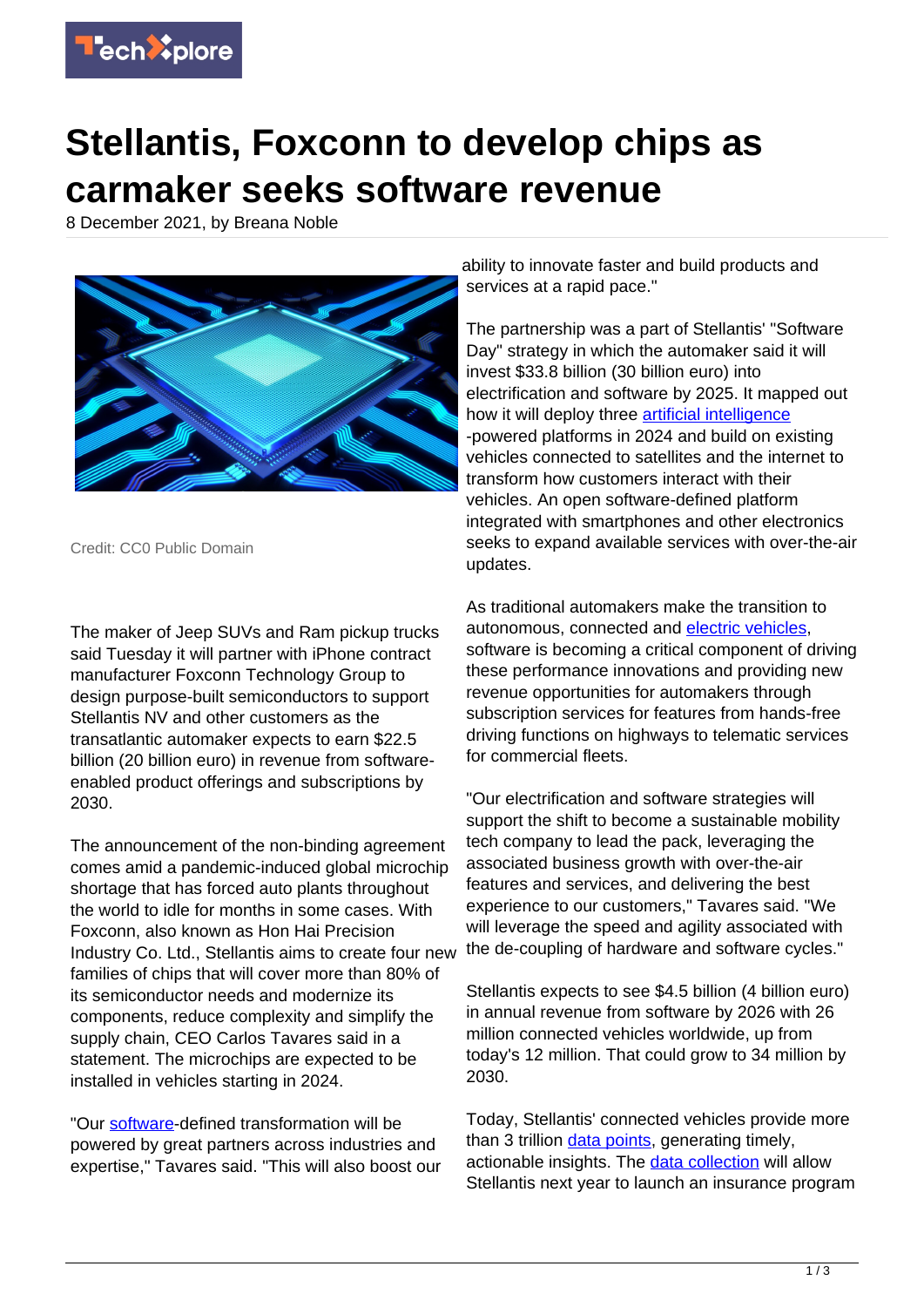

through captive finance arms in Europe and North America and perhaps beyond. Stellantis acquired a delivery services near Phoenix. Engineering teams U.S. captive finance arm in November.

Stellantis' commitment of \$33.8 billion in electrification and software is up from the \$35.5 billion it said it would invest into electrification in July during its "EV Day." The automaker plans to have a full lineup of fully electric vehicles by 2029 in the United States and have electrified vehicles make up more than 40% of sales in the country and a software and data academy to retrain more than 70% in Europe. The automaker will have four global 1,000 internal engineers in multiple roles and EV platforms, each of which will have access to Stellantis' new software platforms: STLA Brain, STLA SmartCockpit and STLA AutoDrive.

STLA Brain, an electrical/electronic and software architecture, is at the heart of the transformation. It will offer 30 updateable modules compared with 10 today. Integrated with the cloud, it connects electronic control units within the vehicle with the [vehicle](https://techxplore.com/tags/vehicle/)'s central high-performing computer via a high-speed data bus. It enables software developers to create and update features and services quickly without waiting for a new modelyear launch, reducing costs and simplifying maintenance for the automaker and customer. Stellantis estimates \$1.2 billion (1.1 billion euro) in cost savings by 2030.

Built on top of STLA Brain is STLA SmartCockpit. This is the result of Stellantis' first partnership with Foxconn announced in May and set to close by the end of the year. The 50-50 joint venture Mobile Drive seeks to create the next-generation cockpit with biometric recognition, augmented-reality navigation, artificial intelligence-powered personal assistance, 5G communication and more for vehicles in Stellantis' and other automakers' lineups. Stellantis describes this SmartCockpit as a "customizable third living space" as studies show customers spend an average of four years of their lives in their vehicles.

Finally, STLA AutoDrive was developed in partnership with BMW. It's the technology that will offer Level 2, Level 2+ and Level 3 autonomous driving capabilities that will be updated over-the-air. For Level 4 and Level 5 automated driving, Stellantis is working with Google parent Alphabet

Inc.'s Waymo LLC, which is testing robotaxi and will get their hands on Stellantis prototypes in 2022 for focus on commercial developments.

Year-to-date, Stellantis has deployed more than 6 million over-the-air updates to its vehicles. It intends to offer at least quarterly releases by 2026.

To support this transformation, Stellantis is creating develop its software community. By 2024, Stellantis wants to have 4,500 software engineers, creating talent hubs around the globe.

©2021 detroitnews.com

Distributed by Tribune Content Agency, LLC.